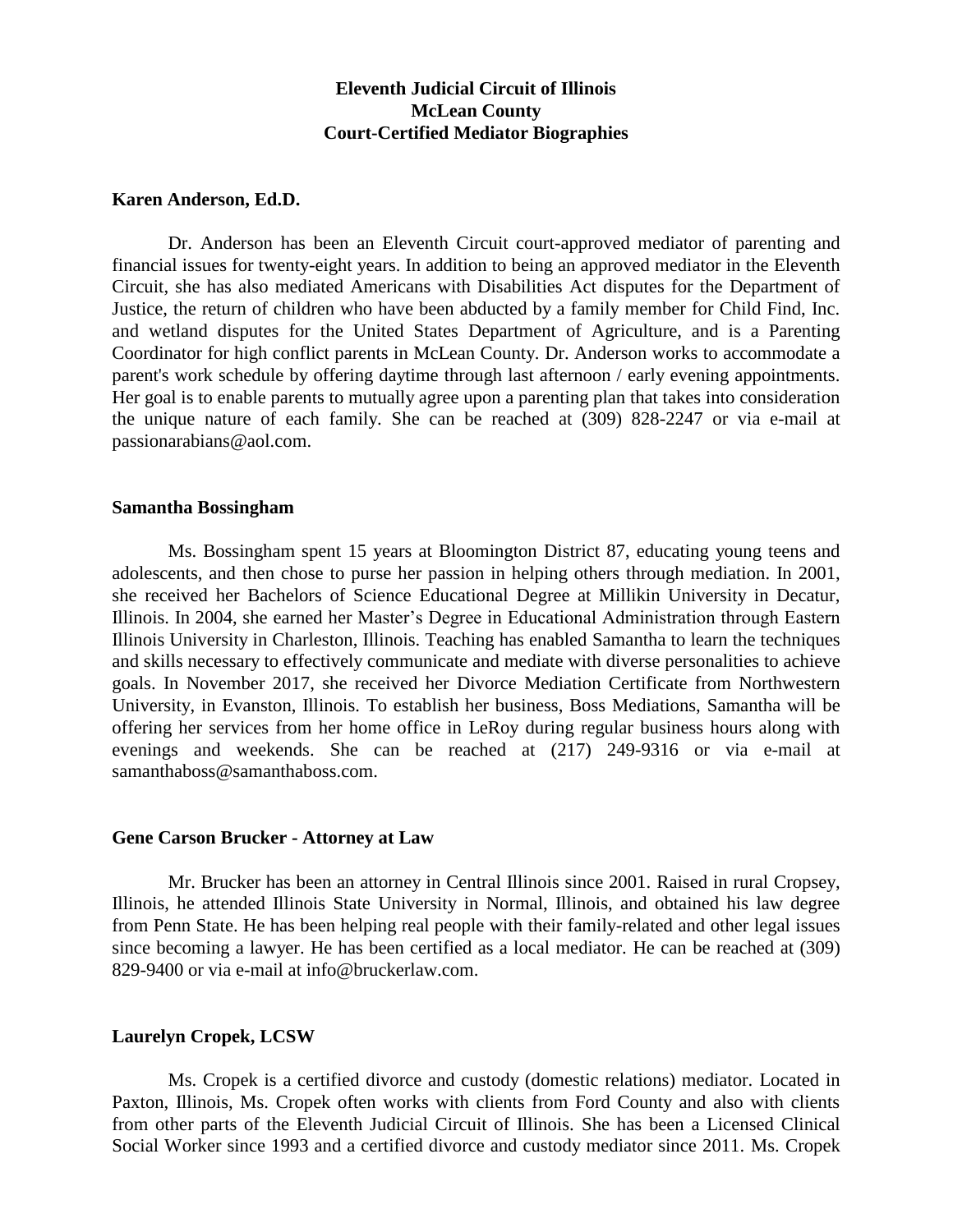is the Executive Director of Community Resources and Counseling Center, Inc. ("CRCC"), and is experienced in working with a variety of individual and family concerns. She can be reached at (217) 379-4302 or via e-mail at info $@4$ crcc.org.

#### **Jaime Ganschow, Attorney at Law**

Ms. Ganschow is an attorney and mediator in Bloomington, Illinois. Jaime serves families and individuals in the community through mediation in several realms. She is approved by the Eleventh Judicial Circuit for family/parenting mediation, small claims mediation and child protection mediation, all of which help parties resolve their disputes outside the sometimes adversarial environment of the courtroom. Along with her professional experience, Jaime is a parent of three children, and understands the importance of developing a parenting plan that balances and addresses the unique needs of each child. She can be reached at (309) 310-3648 or via e-mail at jganschow@ganschowlaw.com.

# **Mary Ivy, LCSW, SSW**

Ms. Ivy is a Licensed Clinical Social Worker ("LCSW"), a licensed School Social Worker ("SSW") and a certified child custody and visitation mediator. She is entering her twenty-third year working in the Bloomington/Normal area in the Social Service field. Her experience includes providing counseling to clients with diverse mental health challenges. She also provides individual and group counseling to special education students with behavior disorders and learning disabilities. Her areas of specialty include mediation, crisis prevention and intervention, conflict resolution, parent education and family support. Ms. Ivy can be reached at (309) 261-4057 or via e-mail at ivymediation@gmail.com.

## **Jessica L. Jones, Attorney at Law**

Ms. Jones is an attorney and mediator in Bloomington, Illinois and serves clients throughout the 11th judicial circuit. She has been mediating family cases since 2009. Jessica also practices family law which gives her an added perspective when working with families to help them resolve their differences. Jessica has extensive experience working with families that have a member or members struggling with substance abuse. Jessica is co-chair of the family law committee in Mclean County as well as President of the Mclean County Recovery Court Advisory Board. She is a mother of two and understands the emotional and logistical challenges of developing a working parenting plan that fits the needs the children and both parents. She can be reached at (309) 827-8551 or via e-mail at jessica@ogarmiller.com.

## **Kathleen M. Kraft, Attorney at Law**

Ms. Kraft has been assisting families in divorce and parentage matters as a lawyer for over twenty years and as a mediator for more than ten years. She received her mediation training from Northwestern University in 2005. She has been approved by the Eleventh Judicial Circuit for both parenting and financial mediation. She is a partner in the law firm of Thomson  $\&$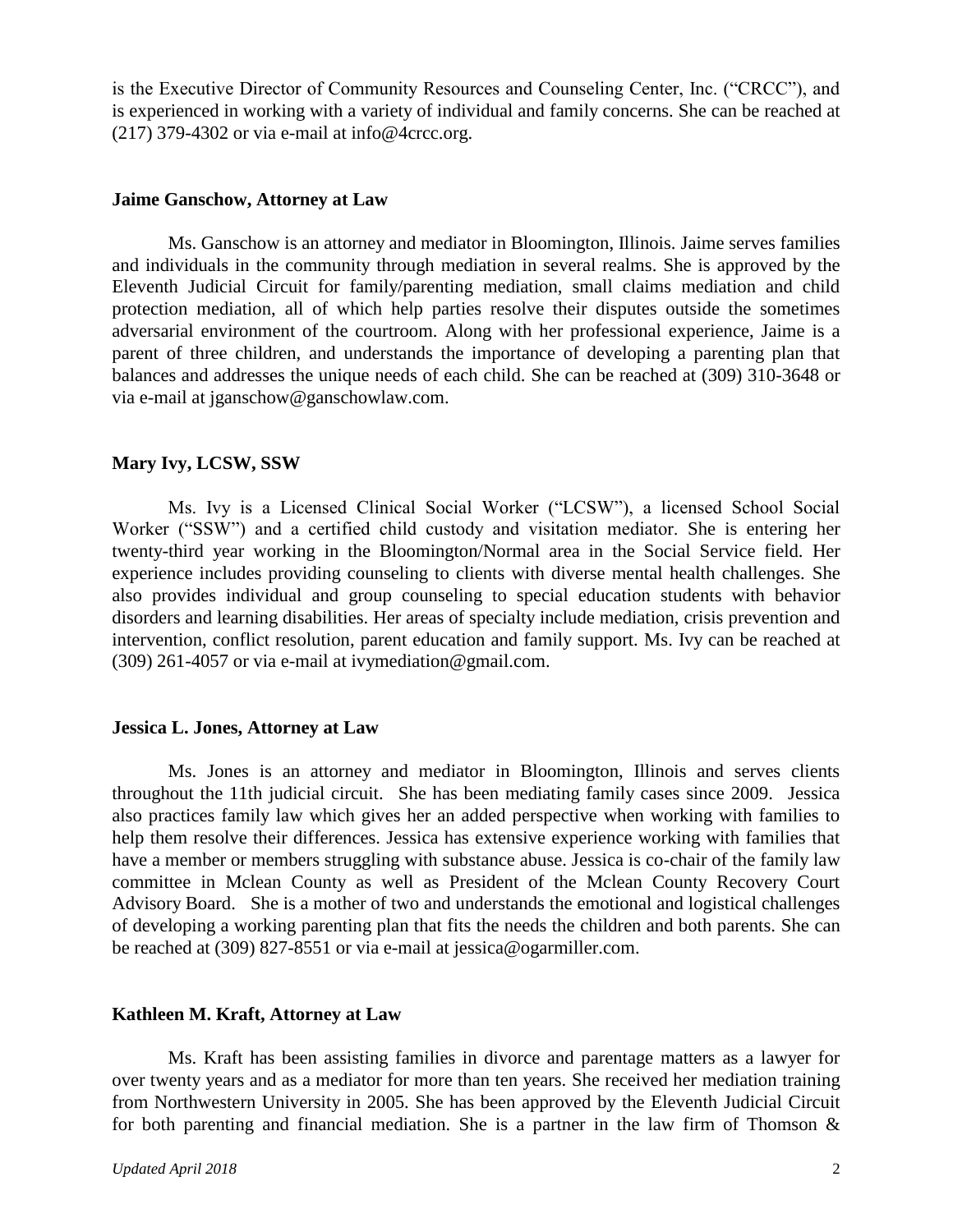Weintraub, LLC. She is a Fellow in the American Academy of Matrimonial Lawyers, is a Section Council member of the Illinois State Bar Association Family Law Section and is active in the McLean County Bar Association. She can be reached at (309) 829-7069 or via e-mail at kmkraft@tnwlaw.com.

## **Becky Leenerman**

Ms. Leenerman is an educator with a Master's degree in Curriculum & Instruction from Illinois State University. She has teaching experience at the 5th grade through college level. In 2004 while expecting the first of her three sons, she became the guardian to 3 young children after her sister and brother-in-law were killed in a plane crash. As a result of that experience, she developed skills that prompted her to pursue a Master's in Counseling from Bradley University. She obtained her license in 2012. Becky added the mediation certification from Northwestern University in 2017. She am eager to help parties work through challenges and will promote agreement in a safe, future focused environment. She can be reached at (309) 825-0634 or via e-mail at weblee22@hotmail.com.

# **Jeff W. Lindsay, Attorney at Law**

Jeff W. Lindsay, shareholder of the Law Firm of Jeff W. Lindsay, P.C., is a graduate of Illinois State University and DePaul University College of Law. Mr. Lindsay is licensed to practice before the Supreme Court of Illinois, the United States District Court for the Central District of Illinois and the United States District Court for the Northern District of Illinois. His practice areas primarily include mediation, family law, criminal defense and civil litigation. Mr. Lindsay also advocates for clients in the areas of animal law, employment law, school law, business law, consumer law, wills and trusts and real estate transactions. Mr. Lindsay is a member of the Illinois State Bar Association, the McLean County Bar Association, Rotary International and the Sigma Chi Fraternity. He represents multiple not-for-profit organizations, is a Fellow of the Illinois Bar Foundation and has lectured on Philanthropy and Planned Giving at Yale University, the University of New Haven, the University of Northern Arizona, the University of Missouri and DePaul University. He can be reached at (309) 827-5426 or via e-mail at jeff@jeffwlindsay.com.

# **Marie McCurdy, LCSW, ACSW, ICDV**

Ms. McCurdy is an Illinois Licensed Clinical Social Worker and a licensed Illinois Certified Domestic Violence Professional, and had completed the forty-hour Illinois mediation training. She graduated from the Illinois State University MSW program. She has worked locally with families in crisis since 1990. She has been a member of the Eleventh Judicial Circuit Family Violence Coordinating Council since 2002. McCurdy and Associates, LLC was established in 2004 in the Bloomington/Normal area. She can be reached at (309) 310-4914 or via e-mail at mariemccurdy16@gmail.com.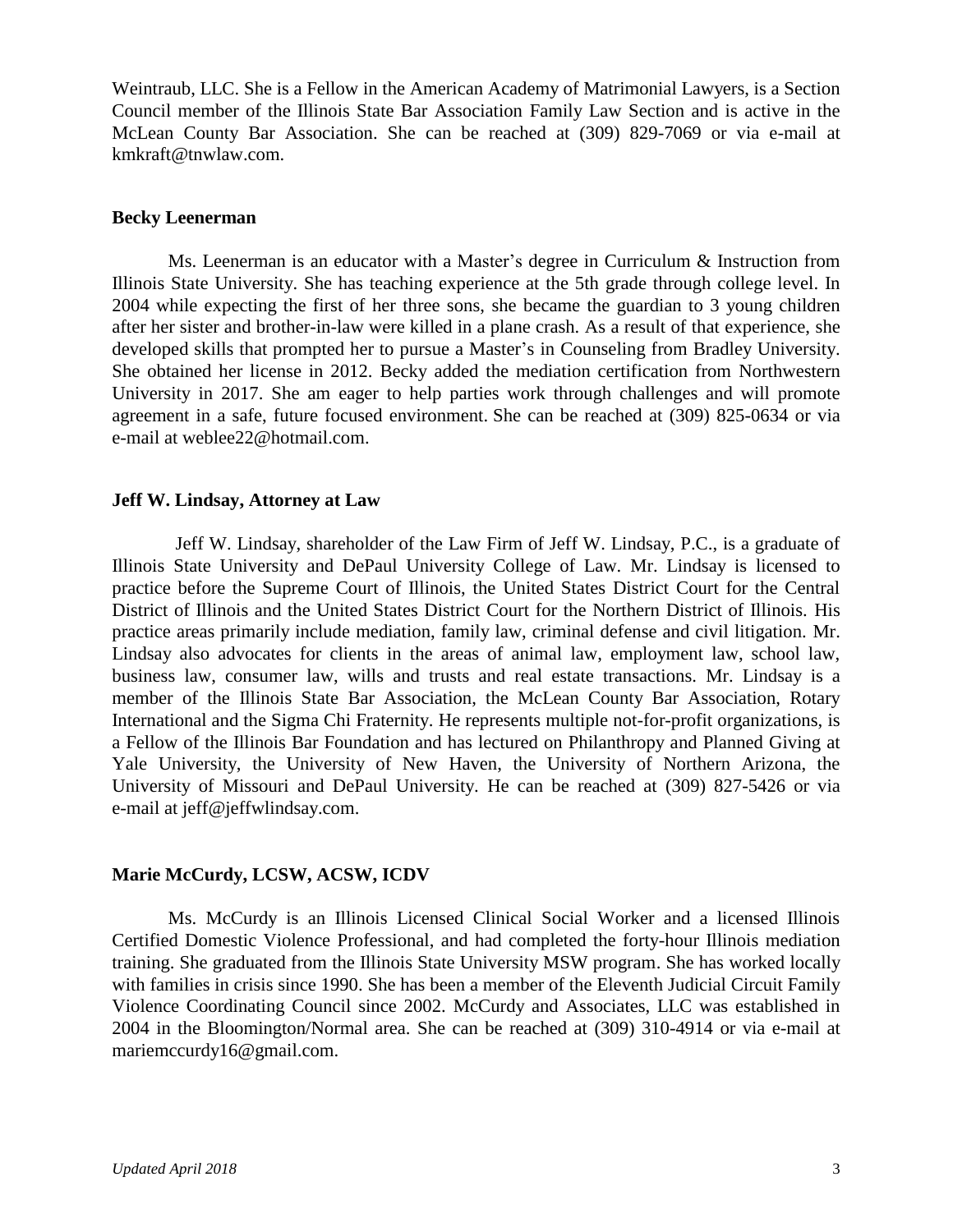## **Ed McKibbin, J.D.**

Mr. McKibbin resides in Normal where he serves as the Students' Attorney at Illinois State University, a position he has held since December 2005. Prior to this time, Mr. McKibbin was in private practice in Wahoo, Nebraska. While engaged in the private practice of law, he regularly handled family law cases. Mr. McKibbin was trained to serve as a mediator for foreclosure cases in April 2011, and he has handled numerous foreclosure mediations since that time. Mr. McKibbin is a member of the Bloomington Central Catholic Board of Advisors, the McLean County Extension Foundation Board, the Extension Council and the Unity Community Center Advisory Council. He can be reached at (309) 242-2982 or via e-mail at mckibbin2004@gmail.com.

#### **Wilma McLaughlin, LCPC**

Ms. McLaughlin is a Licensed Clinical Professional Counselor, and works with Agape Counseling in their Bloomington office. In her practice as a mental health professional, Ms. McLaughlin works with children, parents, couples and single adults with a focus on improving relationships and personal understanding. Ms. McLaughlin received her Master's Degree in Human Development Counseling from the University of Illinois Springfield, and is trained in EMDR, Theraplay, CBT and the Feeling State Addiction Protocol, and holds a Multi-disciplinary Certificate in Child and Adolescent Mental Health for the University of Illinois. Ms. McLaughlin has been a court-approved mediator in McLean County since 2006. Her office is located at Agape Counseling, 211 N Veterans Parkway, Bloomington 61704. She can be reached at (309) 663-2229 or via e-mail at wmclaughlin@agapecounselors.net.

# **Todd C. Miller, Attorney at Law**

Mr. Miller is an experienced and respected attorney who has practiced law in the State of Illinois for over twenty-five years. He moved to Central Illinois from the Chicago area in 1990. His practice has focused on family law and, in particular, child support issues. Mr. Miller has spoken extensively to bar, governmental and community groups on issues related to child support enforcement.

Mr. Miller is known for his strong negotiating skills, and believes that a well-negotiated settlement is preferable to drawn-out litigation. However, he also has extensive courtroom experience in a number of Central Illinois counties. Mr. Miller is a past member of the Illinois State Bar Association's Law-Related Education for the Public standing committee. He is also actively involved in the McLean County Bar Association, serving on the Continuing Legal Education committee and the Underwood Committee and co-chairing the Bench and Bar Committee.

Mr. Miller is currently the President of the Board of Directors of Recovery Starts Today (the McLean County Drug Court Board), and serves as co-chairman of the Eleventh Judicial Circuit's Pro Bono Committee. He is also an adjunct professor of Family Law at Illinois State University. He can be reached at (309) 827-8551 or via e-mail at service@ogarmiller.com (please add "Attn: Todd Miller" in subject line).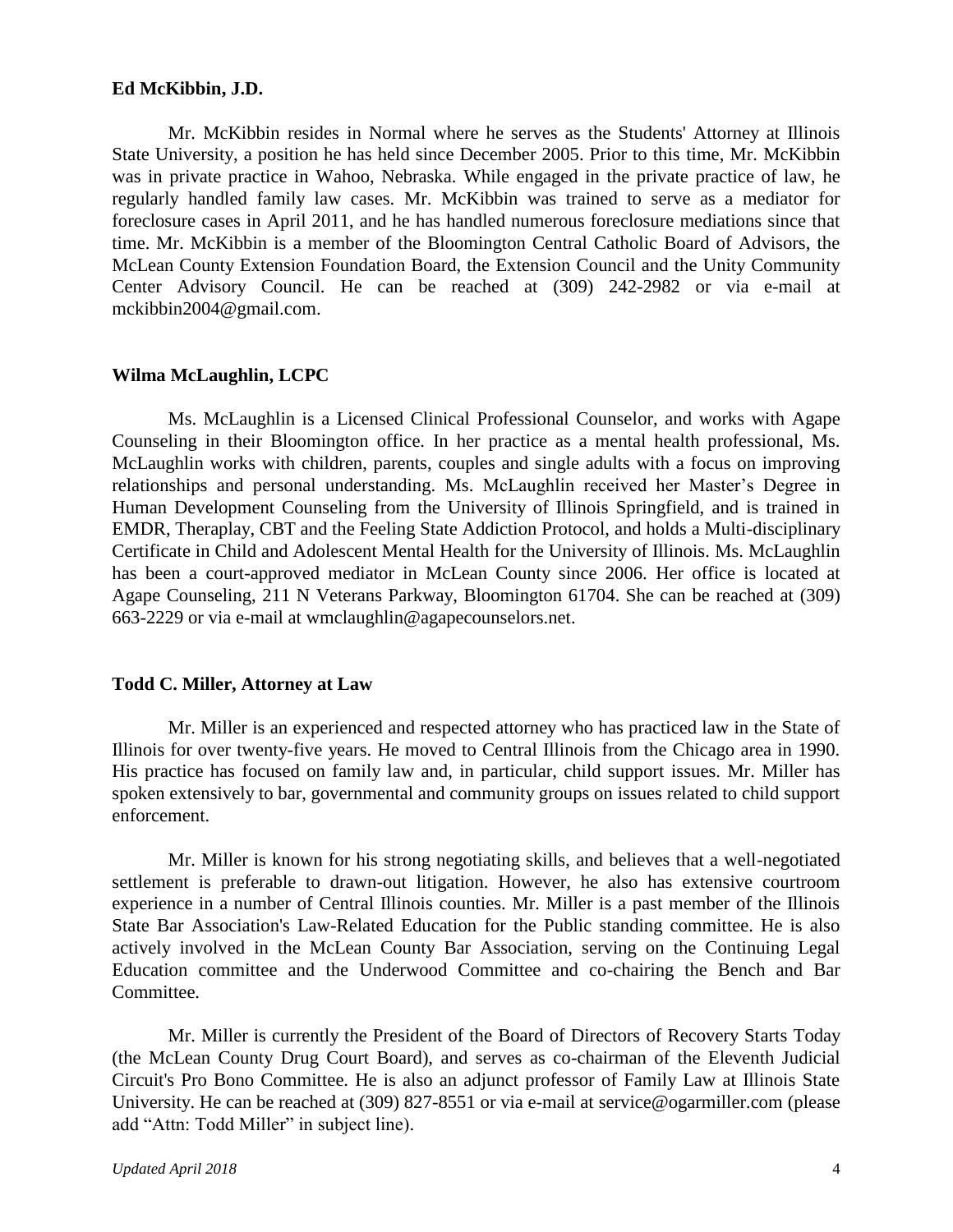## **Kristin Nieminski, Attorney at Law**

Ms. Nieminski is a Child Custody and Visitation Mediator certified by the 11th Judicial Circuit Court of Illinois, McLean County Bar Association, and Resolve Conflict, LLC. Kristin joined Koth & Gregory in January 2010. In September 2016, Kristin became a partner in the law firm now named Koth, Gregory & Nieminski. Kristin practices primarily in the areas of Divorce & Family Law, Health Care Law, Creditor's Rights, and Wills & Estate Planning. She has taken a particular interest in divorce and family law cases involving issues such as property division, custody (significant decision-making), visitation (parenting time), child support, and alimony (maintenance/spousal support). Kristin takes a caring and active role in the community, assuming a leadership role in several associations and uses her legal prowess to guide clients through their divorce and family law issues. She can be reached at (309) 828-5090 or via e-mail at kniemins@netscape.net.

## **Honorable Charles Reynard, Circuit Judge (Retired)**

Judge Reynard is a retired judge of the Eleventh Judicial Circuit in Central Illinois, having served as Circuit Judge from 2002-2016. At the time of his retirement, he was Presiding Judge of the Family Division of the Circuit Court, and he previously presided over major civil cases, as well as criminal felony proceedings. Judge Reynard was a four-term State's Attorney of McLean County, Illinois from 1987-2002. Judge Reynard previously worked as an Assistant Public Defender and criminal defense and family law attorney in private practice for ten years. He continues to serve as faculty for continuing legal education programs for practitioners, and is an adjunct professor of law at the University of Illinois College of Law. He also currently serves on the Children's Justice Task Force for the State of Illinois. His practice is limited to alternative dispute resolution, and he is certified by the court as a mediator and parenting coordinator. He can be reached at (309) 452-4733 or via e-mail at charlesreynard@gmail.com.

#### **Todd Roseberry, Attorney at Law**

Mr. Roseberry was admitted to the practice of law in 1998. He has a general law practice with a focus on family law and criminal law matters. Prior to becoming a lawyer, Mr. Roseberry worked as a caseworker with the Illinois Department of Public Aid, and served eight years in the Illinois Army National Guard as an Army Combat Medic and a Medical Laboratory Technician. He received a Bachelor's Degree in Philosophy from Eastern Illinois University (cum laude 1990) and a Juris Doctorate from the University of Illinois (1998). He has been trained as a Guardian ad Litem for children and as a Child Representative in family cases, and has served in this capacity on many occasions over the last ten years. He has been a mediator since 2016. He can be reached at (309) 829-3636 or via e-mail at office@sandrlawoffice.com.

#### **Michelle Rothwell, MSW, LCSW, SSW**

Ms. Rothwell has her Master's of Social Work ("MSW"). She is a Licensed Clinical Social Worker ("LCSW"), a licensed School Social Worker ("SSW") and a certified child custody and visitation mediator. She has been working with children and families for the last